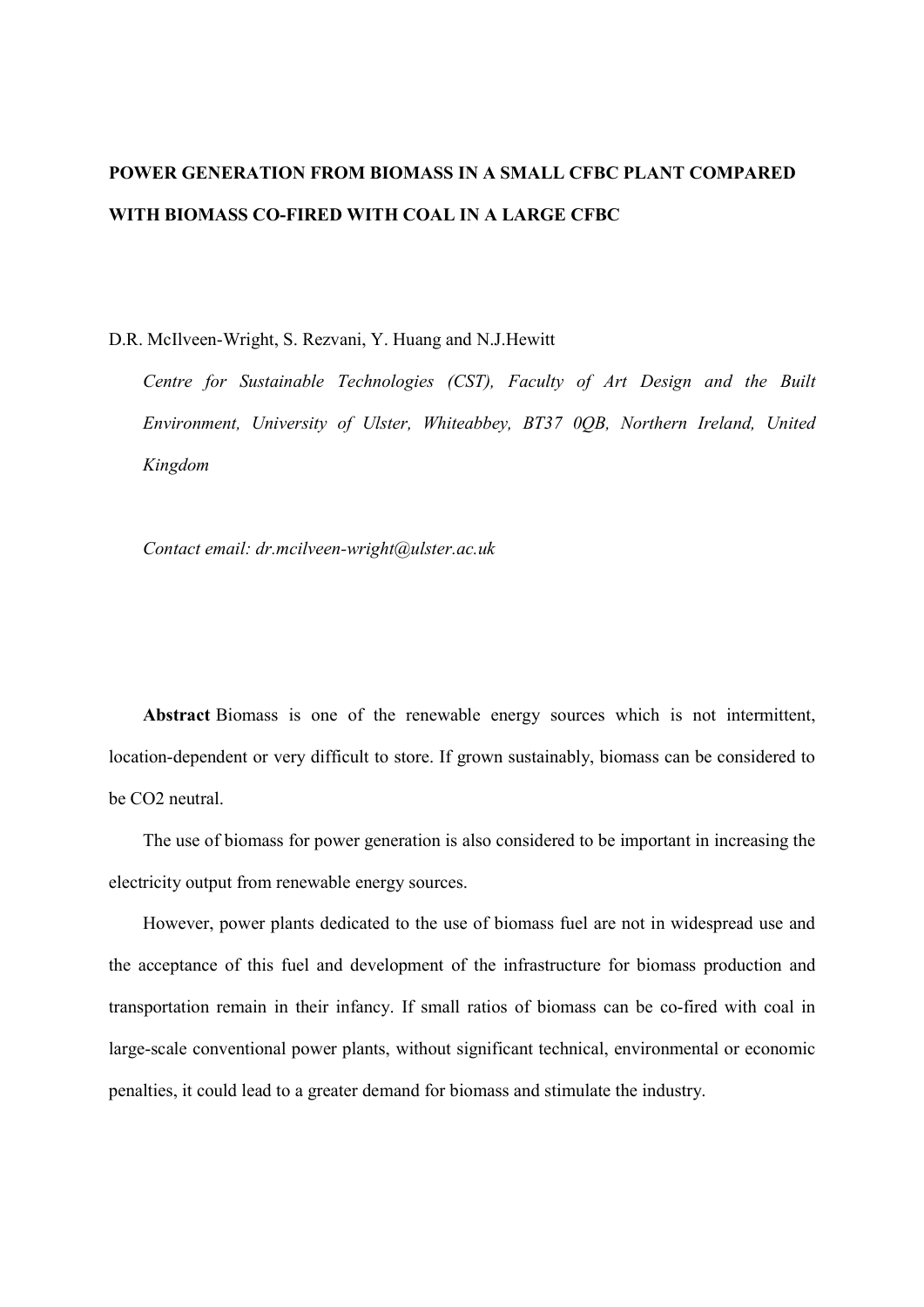In this study a 80 MWth CFBC, fuelled by biomass only, and a large-scale 1000 MWth CFBC, cofired with coal and 8% biomass, and the same large CFBC system, fired only with coal, are modelled using the ECLIPSE process simulation package and their technical, environmental and economic properties analysed and compared.

The co-firing of biomass with coal was found to have little effect on the large-scale CFBC system, when a small ratio of biomass is used. The large scale system was found to have higher efficiency, lower CO2 emissions and lower break-even electricity selling price than the small biomass-fuelled CFBC.

Co-firing of biomass with coal could be a promising way of promoting the production, use and acceptance of biomass as a fuel in electricity generation.

.

Keywords CFBC, co-firing; electricity generation; simulations, biomass, techno-economic analysis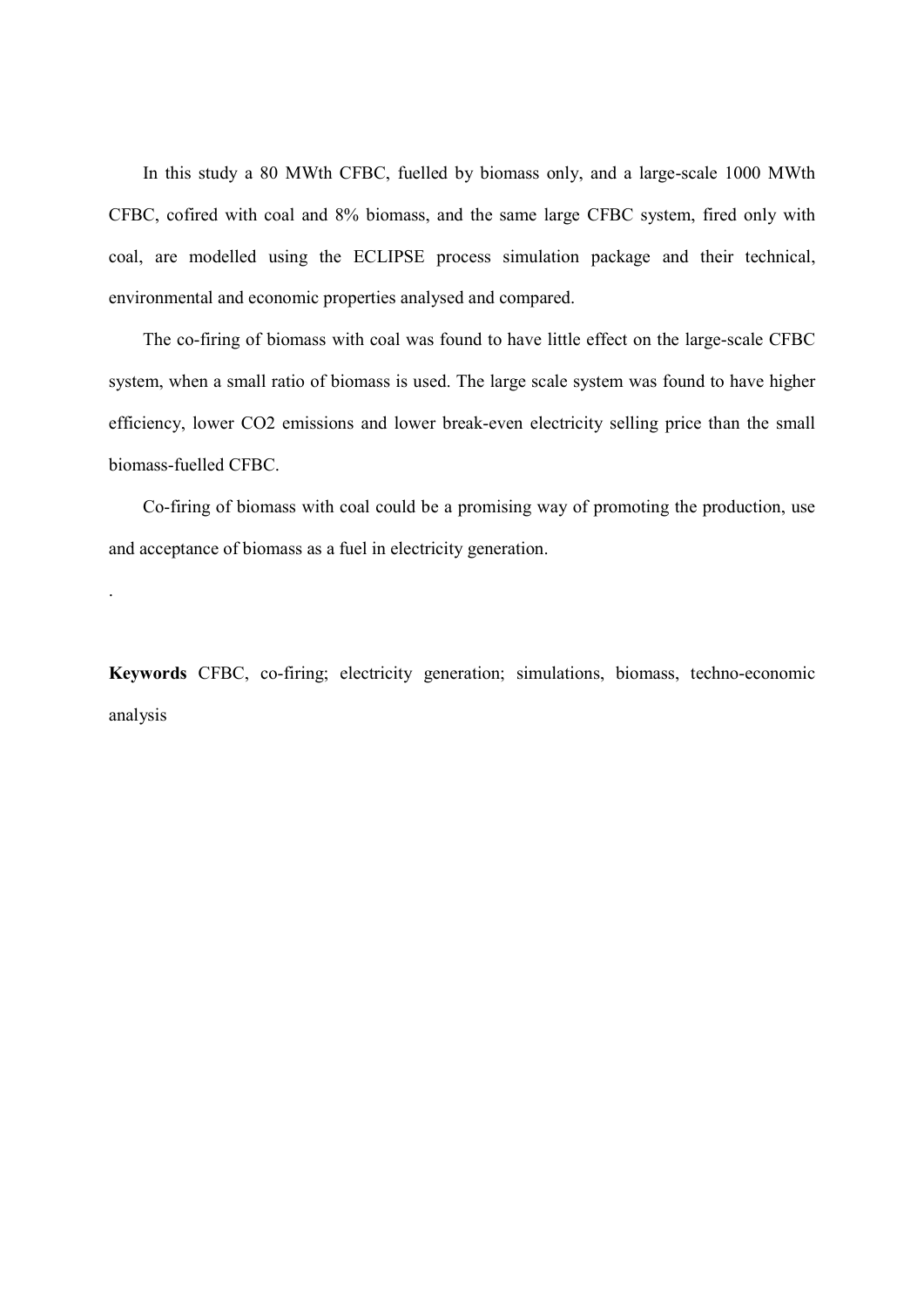### Nomenclature

| <b>CFBC</b>     | Circulating Fluidised Bed Combustion                            |
|-----------------|-----------------------------------------------------------------|
| daf             | dry, ash-free                                                   |
| ar              | as received                                                     |
| W/W             | weight for weight                                               |
| <b>LHV</b>      | Lower Heating Value                                             |
| <b>HHV</b>      | <b>Higher Heating Value</b>                                     |
| Nm <sup>3</sup> | Normal metre cubed                                              |
| <b>HRSG</b>     | Heat Recovery Steam Generator                                   |
| <b>SI</b>       | Specific Investment (Capital Cost per kW of electricity output) |
| <b>BESP</b>     | Break-even Electricity Selling Price                            |
| ID Fan          | <b>Induced Draught Fan</b>                                      |
| FD Fan          | Forced Draught Fan                                              |
| R&S             | Reception and Storage                                           |
| P&F             | Preparation and Feeding                                         |
| HP, IP, LP      | High Pressure, Intermediate Pressure, Low Pressure              |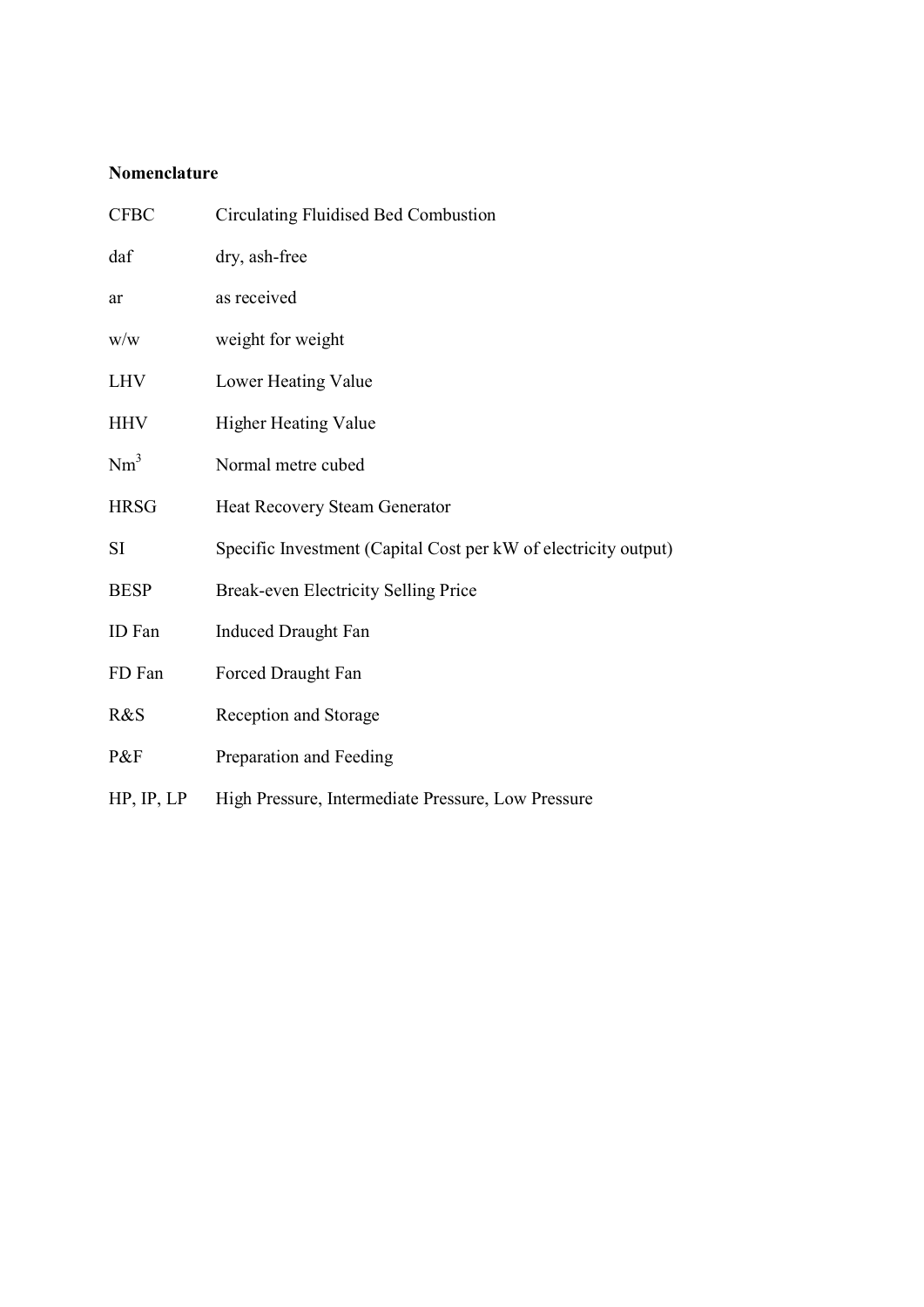#### INTRODUCTION

The co-combustion of coal and biomass has received widespread interest for some time as a means of conserving coal reserves and reducing net  $CO<sub>2</sub>$  emissions [1] (Hein and Bemtgen, 1998). A life cycle assessment of several coal combustion scenarios (coal-based electricity generation, coal and biomass co-firing, post-combustion CO2 capture and coal ash valorisation) with biomass combustion asserted that co-firing was the most effective method of reducing CO2 emissions [2] (Benetto et al., 2004). Several other environmental advantages have been reported e.g. co-firing high-sulphur bituminous coal with  $20\%$  straw gave a net reduction in NO and  $SO_2$ emissions [3] (Pedersen et al., 1996); lower  $NO<sub>x</sub>$  emissions may be found during co-combustion, since there is high volatile content in biomass and biomass nitrogen preferentially forms  $NH<sub>3</sub>$  to HCN which is formed preferentially by nitrogen from coal [4] (Spliethoff et al., 2000); and the primary reactions of thermal decomposition of biomass fuels are not significantly affected by the presence of coal, which itself does not seem to be influenced by the release of volatile matter from biomass [5] (Biagnini et al., 2002).

The use of biomass, which is considered to produce no net  $CO<sub>2</sub>$  emissions in its life cycle, can reduce the effective  $CO_2$  emissions of a coal-fired power generation system, when co-fired with the coal, but may also reduce system efficiency and increase electricity selling price. An analysis of several power generation technologies, using 100% coal, 100% biomass and coalbiomass mixtures has been made to identify the effects of biomass fuels on power plant efficiencies [6] (McIlveen-Wright et al., 2007) and on the economic cost of reducing  $CO<sub>2</sub>$ emissions through the replacement of coal with different amounts and types of biomass [7] (McIlveen-Wright et al., 2003).

More recently there have been further financial incentives for co-firing, such as the requirements for increasing the percentage of electricity generated from renewable sources,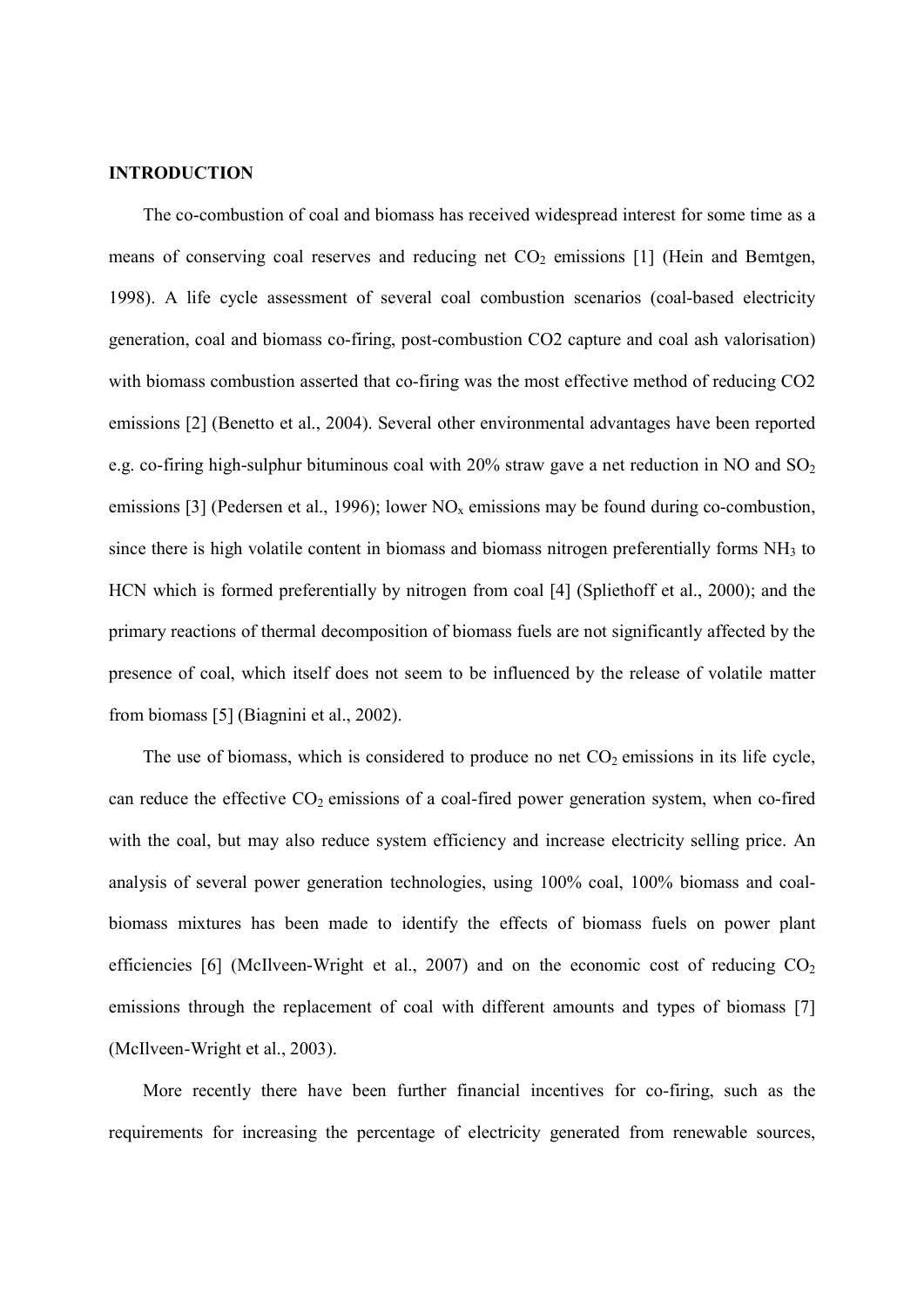carbon taxes, the increasing cost of gate fees at landfill sites and the ban on putrescible wastes going to landfill.

In this study co-firing of a high ash coal with 8% (by thermal input) biomass in a large scale power plant is compared with a smaller plant fired only by the same quantity of biomass, both using fluidised bed technology. Experiments on the co-firing of these mixtures were carried out and the results used in process simulation software to model power plants employing fluidised bed technology and perform technical, environmental and economic analyses of such systems.

### CIRCULATING FLUIDISED BED COMBUSTION PLANTS

In this paper a computer simulation, using the ECLIPSE process simulation software package [8] (Williams and McMullan, 1996), was made of a large scale 1000 MWth CFBC power generation system. The process flow diagram of the modelled system was based on the power plant at Gardanne, France, which has been tested for co-firing with coal and biomass. Simulations were also made of a smaller 80 MWth CFBC power plant, which was fuelled completely by biomass in this instance.

#### Typical 1000 MWth Coal-Fired Circulating Fluidised Combustion (CFBC) Power Station

In a typical CFBC plant coal would first be transferred from the normal coal storage facilities where it is then pulverised in mills, before being pneumatically transferred, together with limestone, using preheated primary air to a balanced draught, circulating fluidised bed boiler. Secondary air is injected through a set of nozzles higher up the chamber walls. The high fluidising velocity forms an expanded bed with material carried out of the combustor. Cyclones separate the majority of the solids from the flue gas. These solids are returned either directly to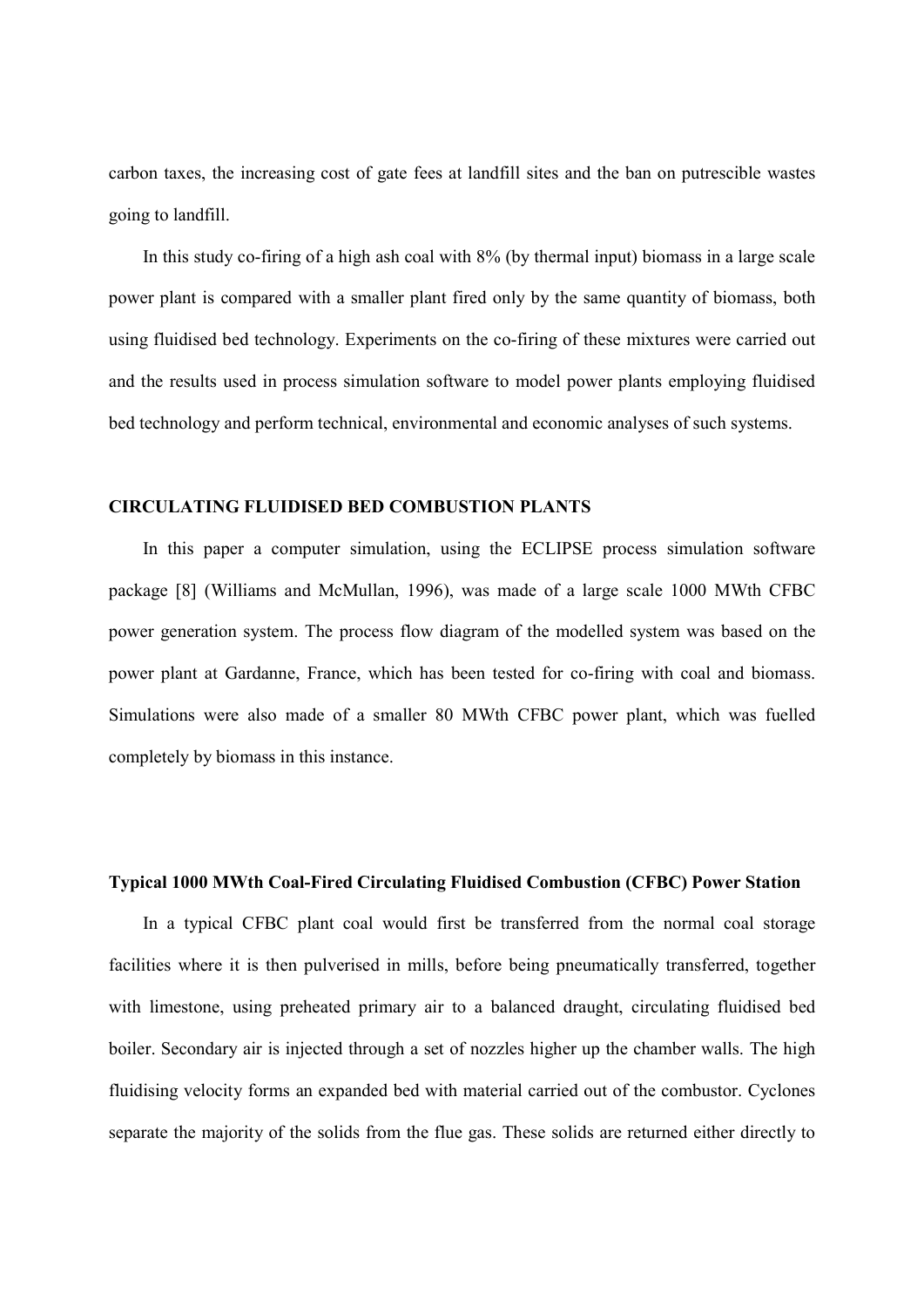the combustor or through a set of external heat exchangers which receive preheated fluidising air. The low operating temperature (850  $^{\circ}$ C) and the staged combustion of the coal helps to reduce  $NO<sub>x</sub>$  formation. Sulphur retention is achieved by adding limestone, so no additional flue gas desulphurisation is required.

In the combustor, the walls are lined with tubes which remove the radiant heat, and maintain the furnace temperature at 850  $^{\circ}$ C. Approximately 40% of the bed material is removed periodically from the base of the combustor and heat is extracted for low-pressure boiler feedwater heating. The rest of the solids are carried forward with the hot gases and removed by bag filters. High ash resistivity makes cold side electrostatic precipitators unsuitable and bag filters have the added advantage of promoting further sulphur retention. Before reaching the bag filter the gases are cooled by transferring heat first to steam in the superheater and reheater tubes, then to condensate in the economizer, and finally by passing through air preheaters at the back of the convective pass section. Superheating is achieved in both the external heat exchangers and the convective pass section. The reheater tubes are also located in these external heat exchangers and final economising also occurs in the convective pass section. The cooled gases are exhausted to the atmosphere via the induced draught fan and stack.

The steam from the superheater goes to the turbine stop valve and is expanded in the highpressure turbine. The steam turbines have facilities for steam extraction and allow for transfer of steam to the regenerative feedwater heaters. Drains from the three high-pressure feedwater heaters are fed to the deaerator. The steam from the high-pressure turbine is then reheated before passing through intermediate pressure and double flow low-pressure turbines. At the crossover from the intermediate to the low-pressure turbines steam is extracted for the deaerator. Drains from the three low-pressure feedwater heaters are fed to the condenser.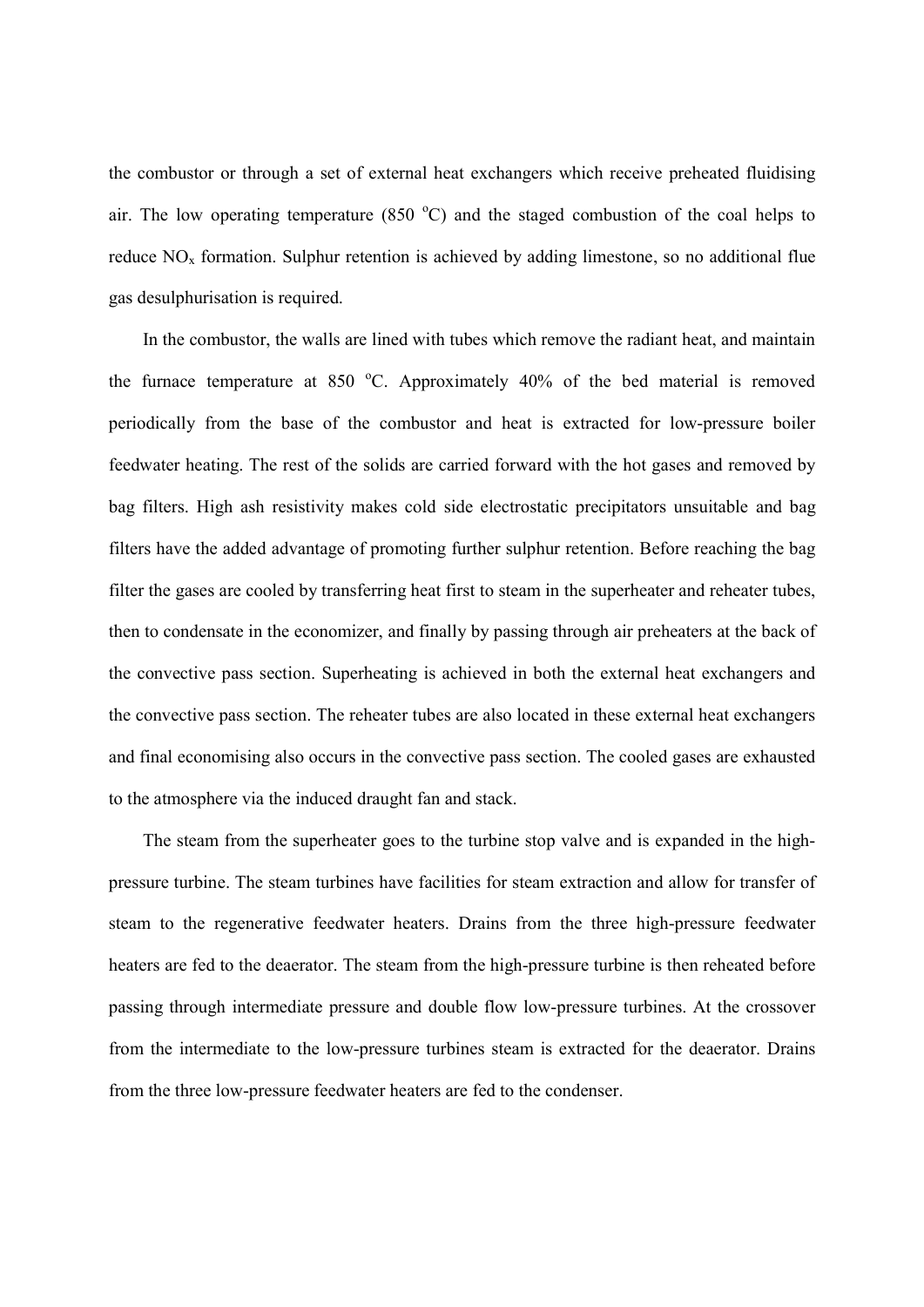The steam from the low-pressure turbine is condensed and the condensate is pumped by the extraction pump through three low-pressure surface-type heaters and a parallel ash cooler to the deaerator. Here the incoming water is heated by direct contact with the bleed steam. The boiler feed pump forces the condensate through three high-pressure feedwater heaters and the economizer before reaching the boiler and completing the steam cycle.

Recent trials have shown that, when around 5-8% of the feedstock is not coal i.e. consists of biomass and/or certain wastes, no modifications of the coal-fired plants are necessary.

In the large scale system proposed here, there probably would need to be some additional reception, size reduction, handling and storage facilities for the biomass, which has been taken into account in the design/modification of the power plant.

#### 80 MWth CFBC System

A typical CFBC system of this size would have standard biomass feed preparation, storage and handling facilities from which the fuel would be transferred, together with limestone absorbent when coal is involved, to an atmospheric circulating fluidised bed combustor. Air is first heated in an air preheater and external heat exchangers and then fed to the base of the combustor. The high fluidising velocity of this air causes an expanded bed to form and which carries material out of the combustor into the recirculation cyclones. These cyclones separate the majority of the solids, which are then returned to the base of the combustor via external heat exchangers. Most of the ash is removed from the base of the combustor and the highly efficient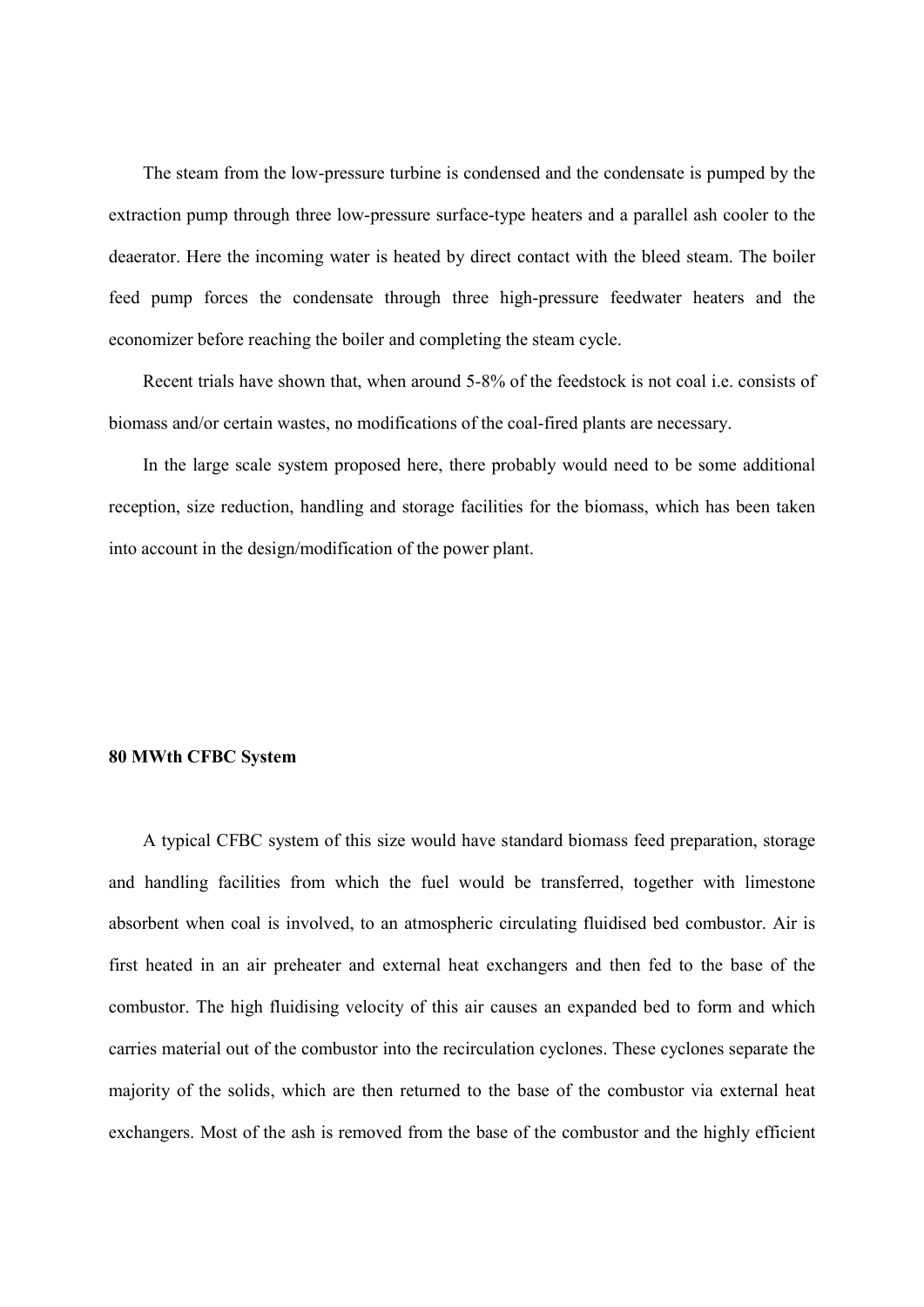cyclone filters remove the rest. The low operating temperature helps to reduce NOx formation, and sulphur retention (when coal is used) is achieved by the addition of limestone.

The hot gases from the recirculation cyclones are cooled initially in a heat recovery steam generator and finally in combustion air preheaters. The cooled gases are exhausted to the atmosphere via the induced draught fan and stack. The steam from the heat recovery steam generator goes to the turbine control valve and is expanded in the steam turbine. The steam turbine has facilities for steam extraction to allow for transfer of steam to the feedwater heaters and to the deaerator tank. The low pressure steam from the steam turbine is condensed and the condensate is pumped by the low pressure (LP) pump through the LP heater to the deaerator tank and the high pressure (HP) pump through the HP heater, before reaching the heat recovery steam generator and completing the steam cycle.

### SIMULATION RESULTS

The two power plants were modelled using the ECLIPSE process simulation software and technical, environmental and economic analyses made. The larger scale 1000 MWth CFBC was assessed when fuelled by a high-ash, medium sulphur Puertollano coal, and also when co-fired with 8% (by thermal input) with biomass. The 80 MWth CFBC was analysed when fuelled by the same amount (and type) of biomass as in the 1000 MWth plant.

#### Fuel Analysis

The calorific values, proximate and ultimate analyses of these fuels are shown in Table 1.

Table 1. Fuel Properties.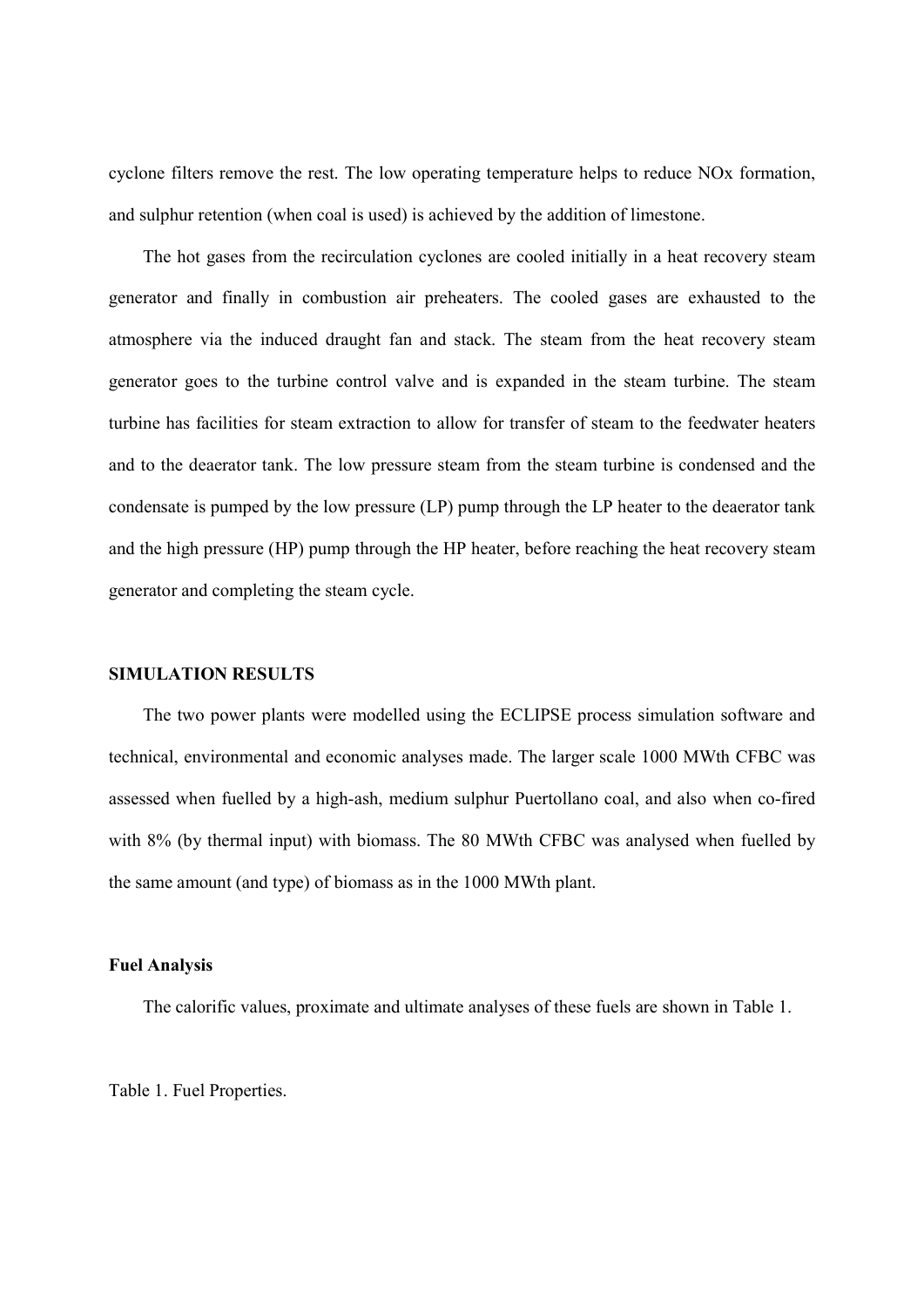|                  | Coal Feedstock             | <b>Biomass</b> |  |
|------------------|----------------------------|----------------|--|
|                  | Puertollano Coal           | Pine Residues  |  |
|                  | Proximate Analysis, %, w/w |                |  |
| Volatiles        | 24.9                       | 72.6           |  |
| Fixed Carbon     | 37.3                       | 16.2           |  |
| Moisture         | 5.5                        | 10.7           |  |
| Ash              | 32.3                       | 0.5            |  |
| Total            | 100                        | 100            |  |
|                  | Ultimate Analysis, %, daf  |                |  |
| $\overline{C}$   | 77.33                      | 51.57          |  |
| H                | 5.31                       | 4.94           |  |
| ${\bf N}$        | 1.93                       | 0.90           |  |
| S                | 1.29                       | 0.00           |  |
| $\mathbf O$      | 14.15                      | 42.58          |  |
| Total            | 100.00                     | 100.00         |  |
| Calorific Values |                            |                |  |
| HHV (ar) MJ/kg   | 19.06                      | 20.20          |  |
| LHV (ar) MJ/kg   | 18.21                      | 19.01          |  |
|                  |                            |                |  |
| HHV (daf) MJ/kg  | 30.64                      | 22.75          |  |
| LHV (daf) MJ/kg  | 29.28                      | 21.41          |  |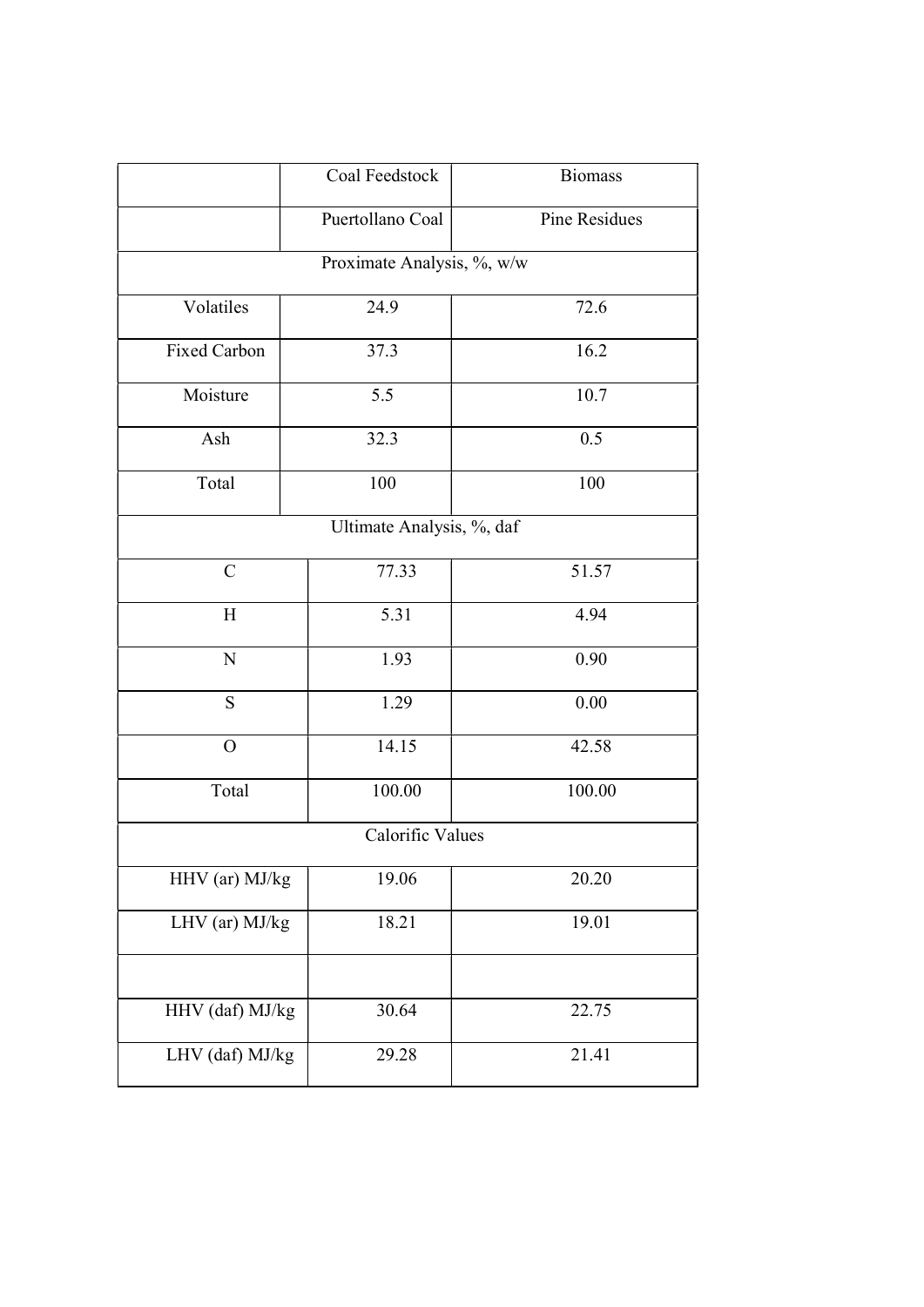# 1000 MWth System, Coal Only and Co-fired with 8% Biomass

### Technical Results

The technical and emissions results for the simulations of the 1000 MWth power plant are shown in Table 2.

### Table 2. Technical Results for the 1000 MWth CFBC

| coal type       | Peurtollano                 | Peurtollano      |
|-----------------|-----------------------------|------------------|
| excess air      | 20%                         | 20%              |
| Steam Cycle     | 160bar/538C                 | 160bar/538C      |
| Reheat?         | Yes                         | Yes              |
| <b>Fuel Mix</b> | <b>100% coal</b>            | 92% coal/8% wood |
|                 | <b>Electrical Usages kW</b> |                  |
| $FD$ fans $(3)$ | 11086.2                     | 10854.6          |
| ID fan          | 3882.5                      | 3829.4           |
| Slag Outlet     | 148.6                       | 140.1            |
| Bag Filter      | 7.8                         | 7.4              |
| Coal Crusher    | 221.2                       | 135.5            |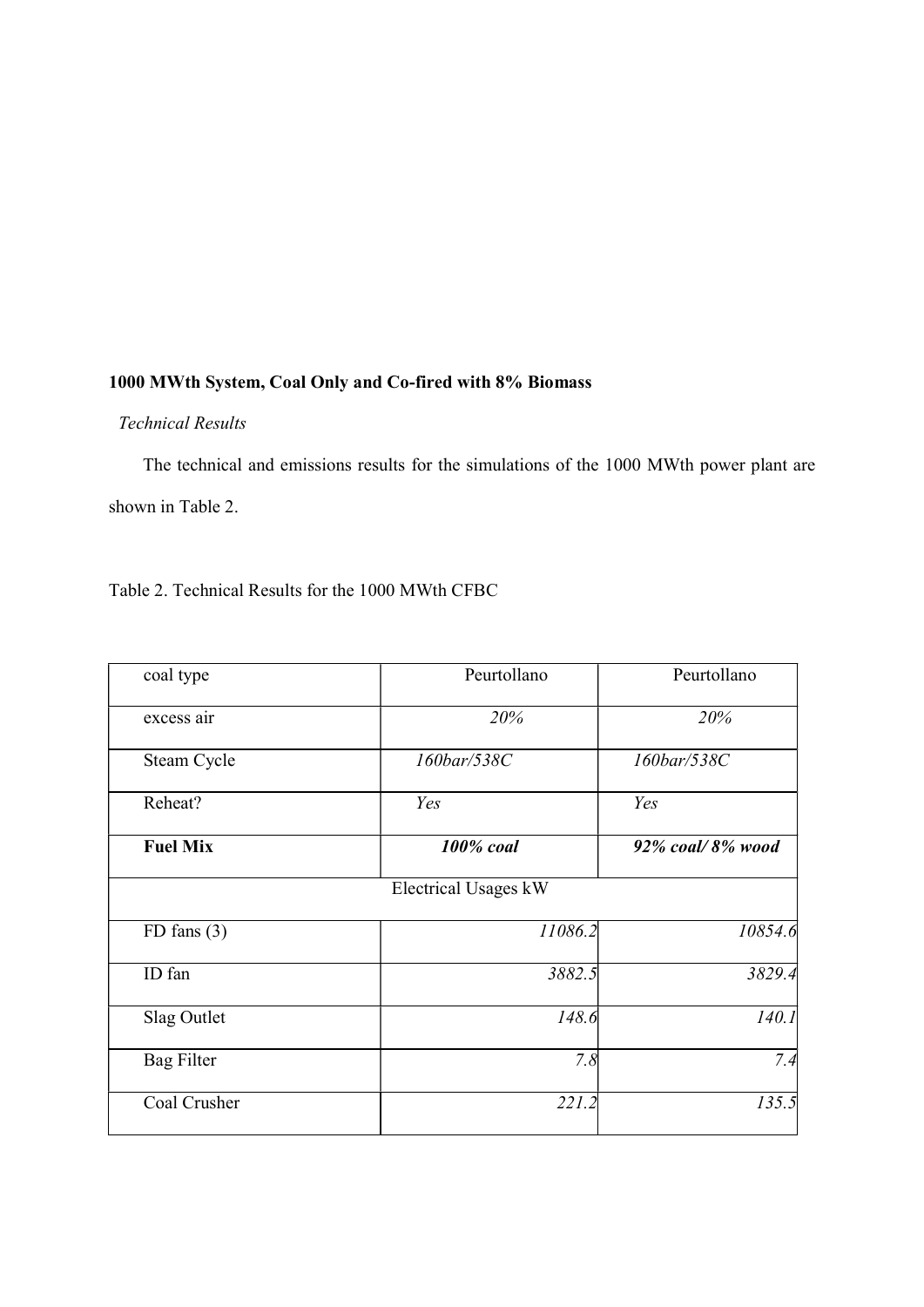| Conveyors (4)           | 2042.9   | 2132.8   |
|-------------------------|----------|----------|
|                         |          |          |
| HP & LP Pump            | 9774.3   | 9765.6   |
| <b>Elect.</b> Utilities | 4899.21  | 4894.91  |
| <b>Total Usages</b>     | 32062.8  | 31760.3  |
| HP Turbine              | 108079.5 | 107985.1 |
| LP Turbines $(4)$       | 179475.3 | 179318.5 |
| IP Turbines $(3)$       | 149386.2 | 149255.7 |
| Gross Electricity       | 436941   | 436559.3 |
| Net Electricity         | 404878.2 | 404799.0 |
| Thermal Input LHV       | 1000.00  | 1000.00  |
| Thermal Input HHV       | 1046.7   | 1048.0   |
| Efficiency, LHV         | 40.49    | 40.48    |
| Efficiency, HHV         | 38.68    | 38.63    |
| CO2 g/kWh               | 873.7    | 866.3    |
| CO2 mg/Nm3 at 6% O2     | 239935   | 241577   |
| SO2 mg/Nm3 at 6% O2     | 243.4    | 250.8    |
| NOx mg/Nm3 at $6\%$ O2  | 340.38   | 352.95   |
| CO mg/Nm3 at 6% O2      | 59.82    | 62.01    |
| O2 (dry) vol $\%$       | 4.04     | 4.04     |
|                         |          |          |

Economic Results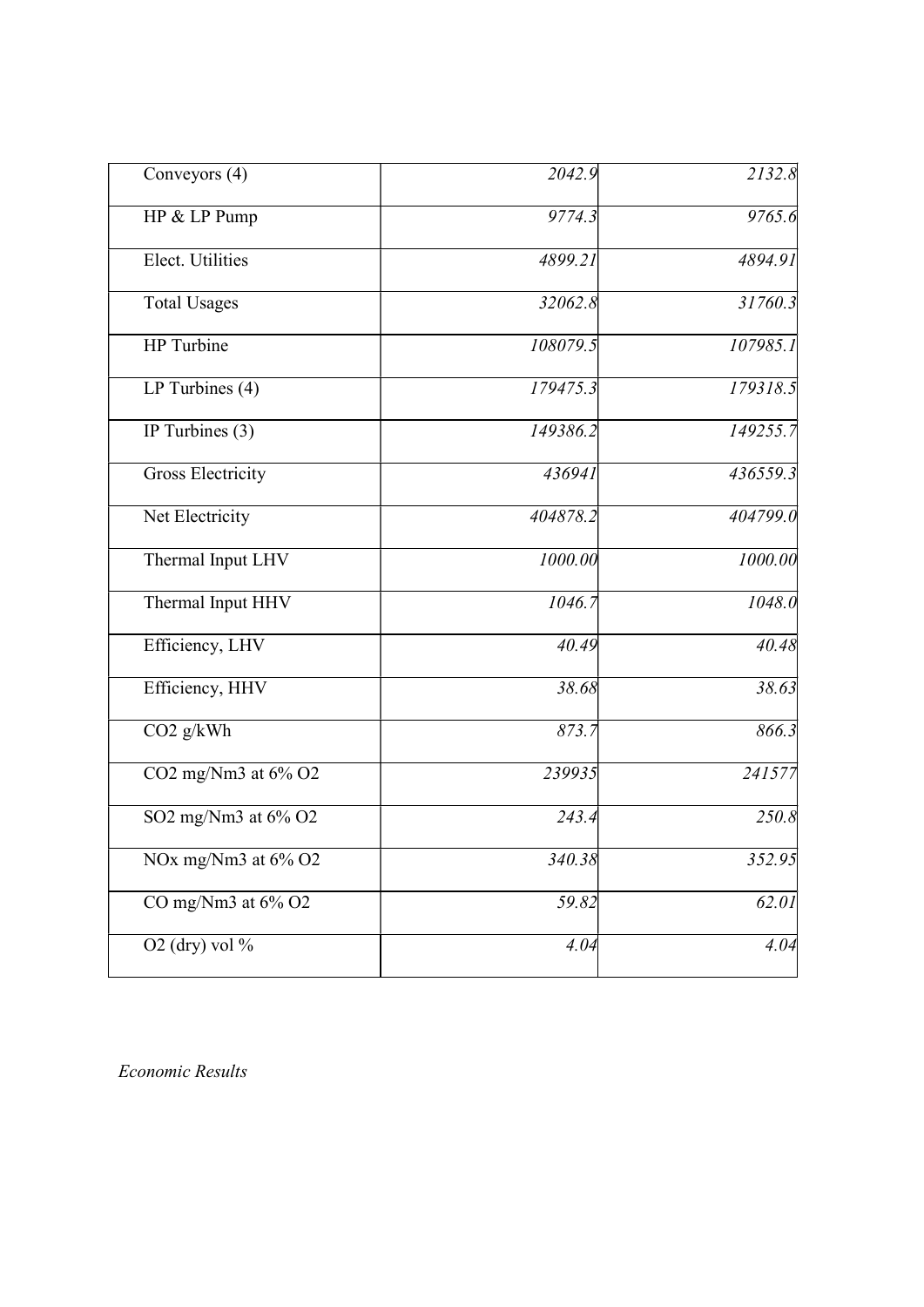The economic results for the ECLIPSE simulations of the large CFBC system are shown in Table 3.

Table 3. Economic Results for 1000 MWth CFBC

| Cost (\$M)                  | 100% Coal      | 8% Wood  |
|-----------------------------|----------------|----------|
| Coal Reception & Storage    | 33.85          | 31.31    |
| Other feedstock R&S         | 0.00           | 9.26     |
| Limestone R&S               | 2.90           | 2.68     |
| Coal Milling&Storage        | 12.46          | 11.58    |
| Coal Drying                 | $\overline{0}$ | $\theta$ |
| Coal Feeding                | 5.97           | 5.63     |
| Other Feedstock P&F         | 0.00           | 2.59     |
| Sub Total                   | 55.17          | 63.04    |
| Ash/Slag Handling           | 7.65           | 7.21     |
| <b>Bag Filter</b>           | 6.39           | 6.31     |
| <b>CFBC</b>                 | 201.29         | 199.35   |
| <b>CFBC HRSG</b>            | 37.82          | 37.45    |
| Sub Total                   | 253.15         | 250.32   |
| Steam turbine               | 113.37         | 113.29   |
| Steam System & Conditioning | 37.03          | 36.99    |
| Cooling Water               | 15.03          | 15.02    |
| <b>Water Treatment</b>      | 10.62          | 10.62    |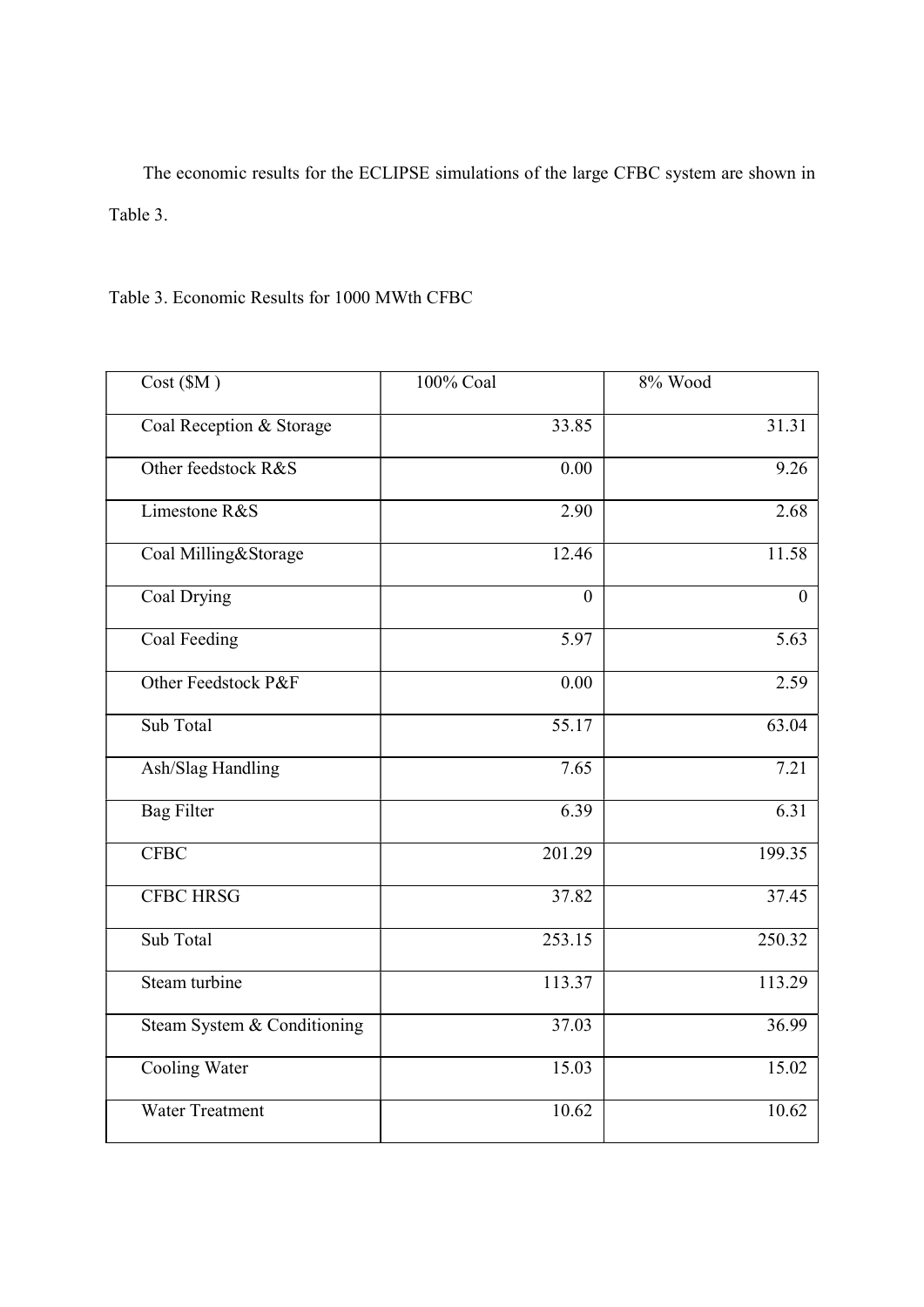| Chimney                  | 4.82     | 4.77     |
|--------------------------|----------|----------|
| Sub Total                | 67.50    | 67.40    |
| Total                    | 489.1904 | 494.0512 |
| $SI$ ( $\frac{$}{kWe}$ ) | 1208.2   | 1220.7   |
| BESP (\$/MWh)            | 48.79    | 48.51    |

# 80 MWth System, 100% Wood

# Technical Results

The technical and environmental results for the CFBC using 100% biomass are shown in Table 4.

Table 4 Technical Results for the 80 MWth CFBC

| Fuel Mix         | 8% Biomass |
|------------------|------------|
| FD-Fan           | 739.5      |
| ID-Fan           | 118.7      |
| Ash Box          | 0.0        |
| Gas Cleaning     | 0.0        |
| Wood Convey      | 205.8      |
| Absorbent Convey | 0.0        |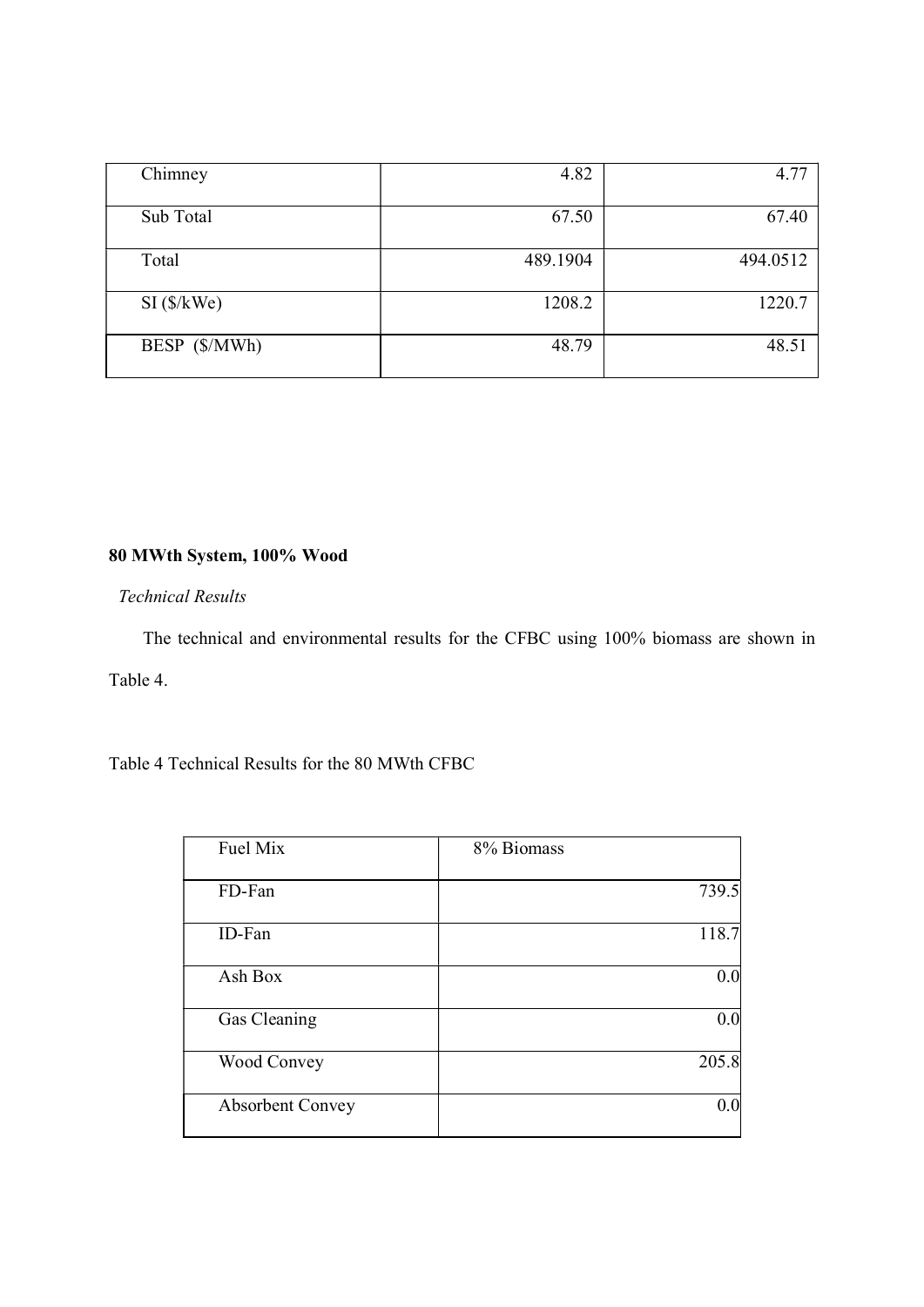| Coal Convey             | 0.0     |
|-------------------------|---------|
| Ash Convey              | 5.5     |
| Plastic Convey          | 0.0     |
| HP Pump                 | 474.8   |
| LP Pump                 | 2.9     |
| <b>Size Reduction</b>   | 800     |
| Total                   | 2347.2  |
| IP Turbine              | 13457.9 |
| LP Turbine              | 14337.3 |
| <b>Electric Process</b> | 25448.0 |
| <b>Electric Utility</b> | 450.6   |
| Net Electric            | 24997.4 |
| Steam Cycle bar/°C      | 92/495  |
| Thermal Input LHV       | 80      |
| Thermal Input HHV       |         |
| Efficiency LHV %        | 31.25   |
| Efficiency HHV %        | 29.40   |
| CO2 g/kWh               | 1019    |
| SO2 mg/Nm3 at 6% O2     | 0.0     |
| NOx mg/Nm3 at 6% O2     | 348.3   |
| CO mg/Nm3 at 6% O2      | 61.2    |
| O2 (dry) Vol %          | 5.5     |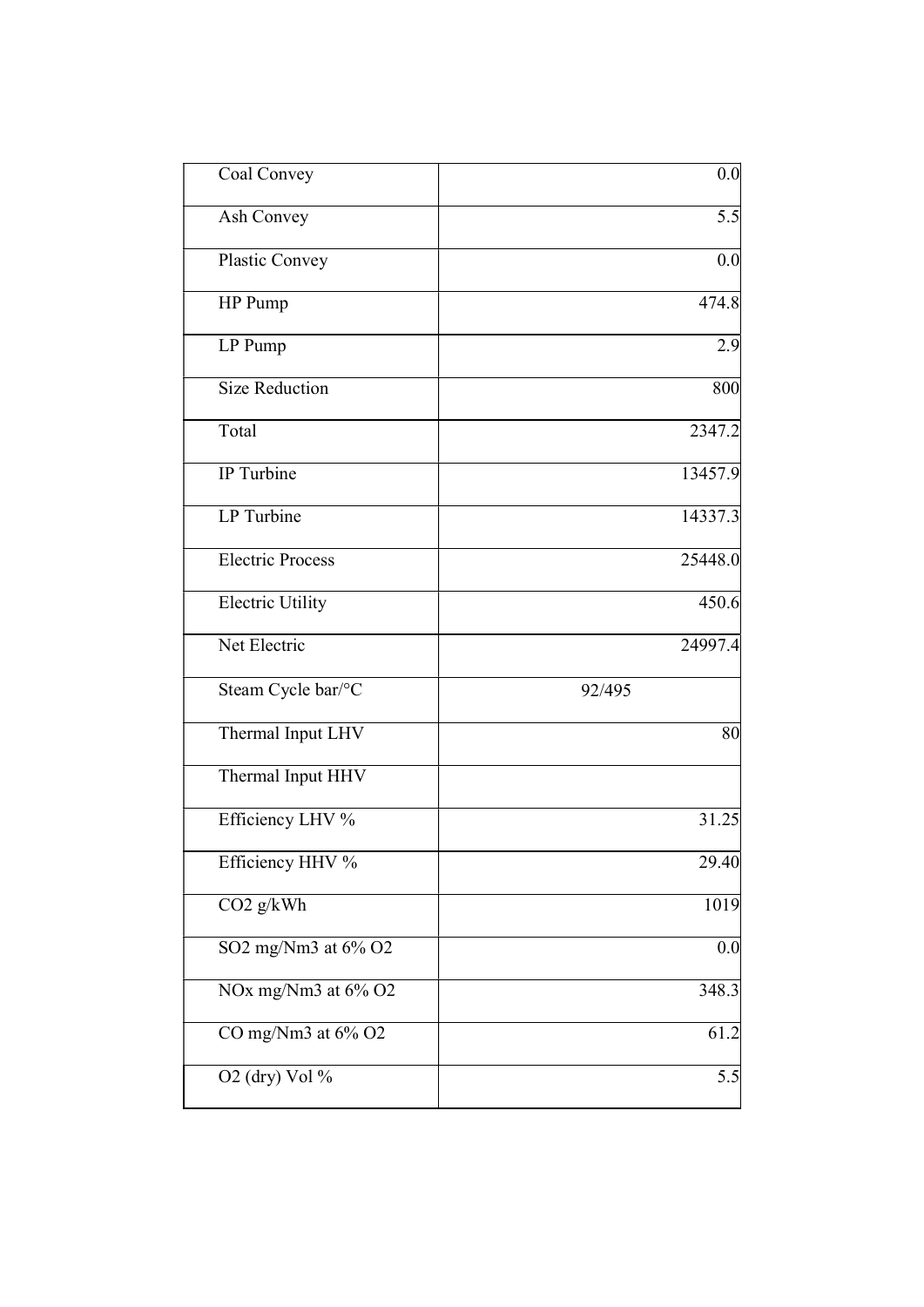# Economic Results

5.

The economic results for the 80 MWth CFBC using 100% biomass fuel are shown in Table

Table 5. Economic Results for the 80 MWth CFBC

| Cost (\$M)                             |       |
|----------------------------------------|-------|
| Coal Reception & Storage (R&S)         | 0.00  |
| Other feedstock R&S                    | 3.59  |
| Limestone R&S                          | 0.00  |
| Milling & Storage                      | 1.23  |
| Coal Drying                            | 0.00  |
| <b>Coal Feeding</b>                    | 0.00  |
| Other Feedstock Drying & Feeding (D&F) | 1.50  |
| Ash/Slag Handling                      | 0.06  |
| <b>Bag Filter</b>                      | 0.46  |
| <b>CFBC</b>                            | 18.12 |
| <b>CFBC HRSG</b>                       | 0.77  |
| Sub Total                              | 19.41 |
| Steam turbine                          | 15.27 |
| Steam System & Conditioning            | 3.83  |
| Cooling Water                          | 1.85  |
| <b>Water Treatment</b>                 | 1.90  |
|                                        |       |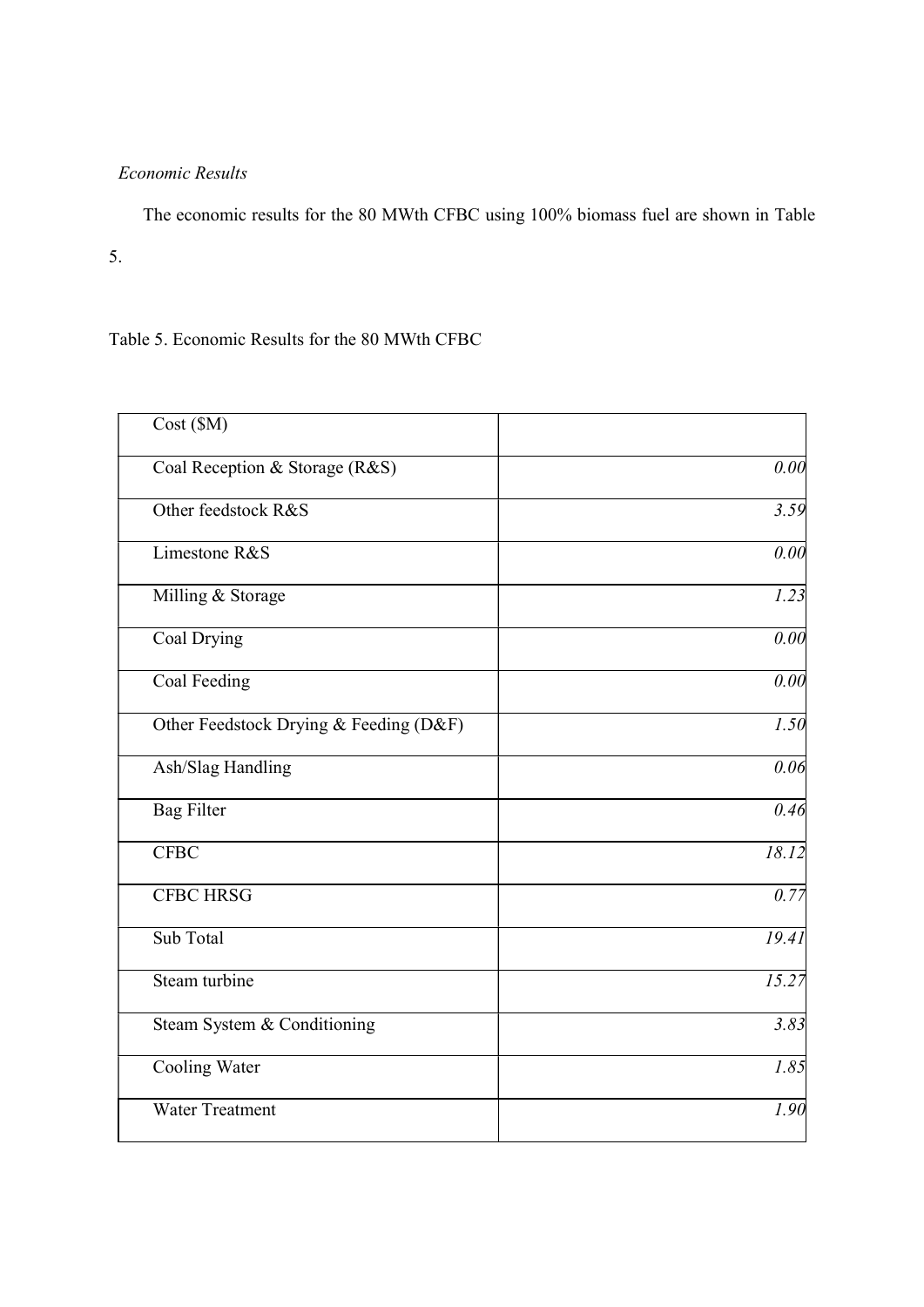| Chimney                               | 0.67   |
|---------------------------------------|--------|
| Total $(SM)$                          | 49.233 |
| Specific Investment $(\frac{8}{kWe})$ | 1970   |
| BESP (\$/MWh)                         | 59.83  |
|                                       |        |

### **COMPARISONS**

### **Efficiency**

The efficiency of the larger CFBC was found to change little from the case where it is fuelled solely by coal (40.49%, LHV) to the case where it is co-fired with 8% biomass (40.47%, LHV), as shown in Fig.1. The 80 MWth CFBC system was found to be much lower (31.29%) in efficiency, probably because the steam cycle conditions result in an intrinsically less efficient system (538°C with reheat and 160 bar for the larger system compared with 495°C and 92 bar for the smaller system).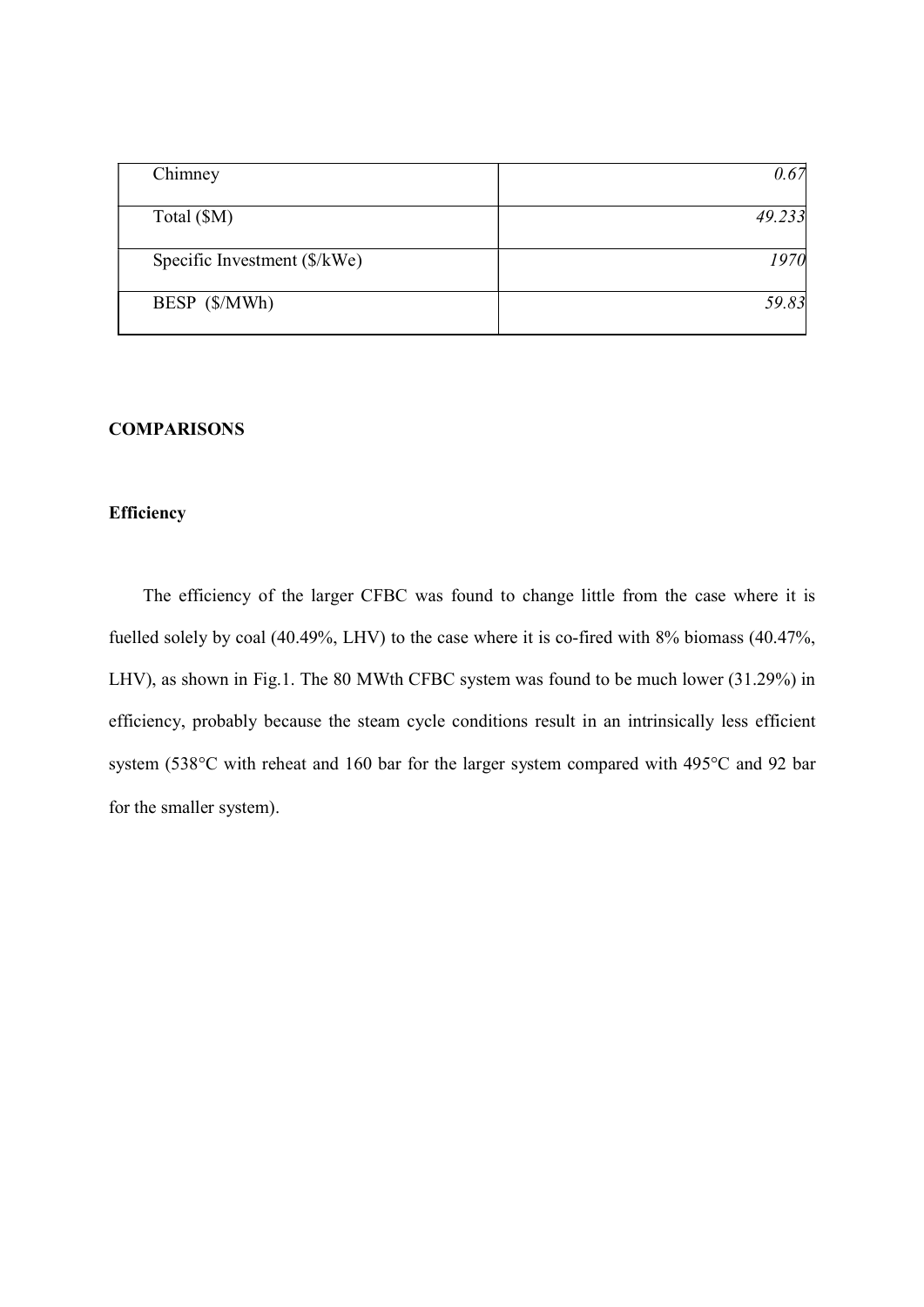

Figure 1. A Comparison of Electrical Efficiencies

### Specific Investment

The capital cost per unit of electricity generated, or specific investment, SI, of the larger CFBC increases slightly from 1208 \$/kWe to 1220 \$/kWe if the cost of additional equipment for biomass reception, storage, size reduction and handling is taken into account. The SI for the 80 MWth CFBC fuelled by 100% biomass is much higher, around 1970 \$/kWe, as shown in Fig. 2.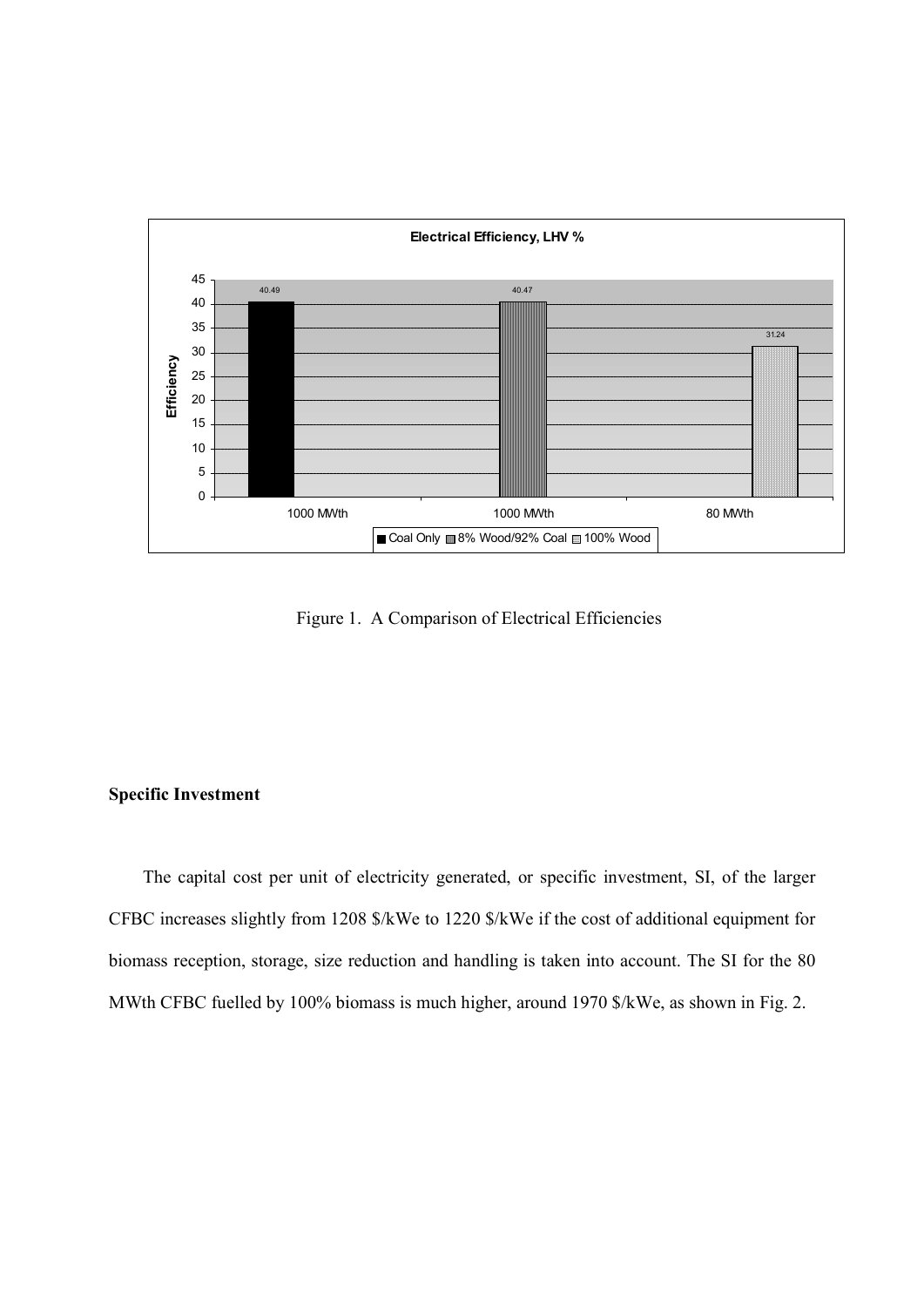

Figure 2. A Comparison of Specific Investments

### Emissions

The CO2 emissions of the larger CFBC (1000 MWth) were found to be around 874 g/kWh for 100% coal, dropping to about 866 g/kWh when it is co-fired with 8% biomass. The 80 MWth CFBC was found to emit around 1029 g/kWh CO2 when fuelled with 100% biomass, as shown in Fig. 3. The smaller CFBC emits more CO2 than the larger one due to its lower efficiency.

If the biomass is grown sustainably, it can be considered to be carbon-neutral. The net CO2 emissions from the 80 MWth CFBC could be considered to be zero, when using 100% biomass fuel, and the 1000 MWth CFBC would have net CO2 emissions of around 803 g/kWh, when cofired with 8% biomass, which is an 8% emission reduction over the 100% coal case.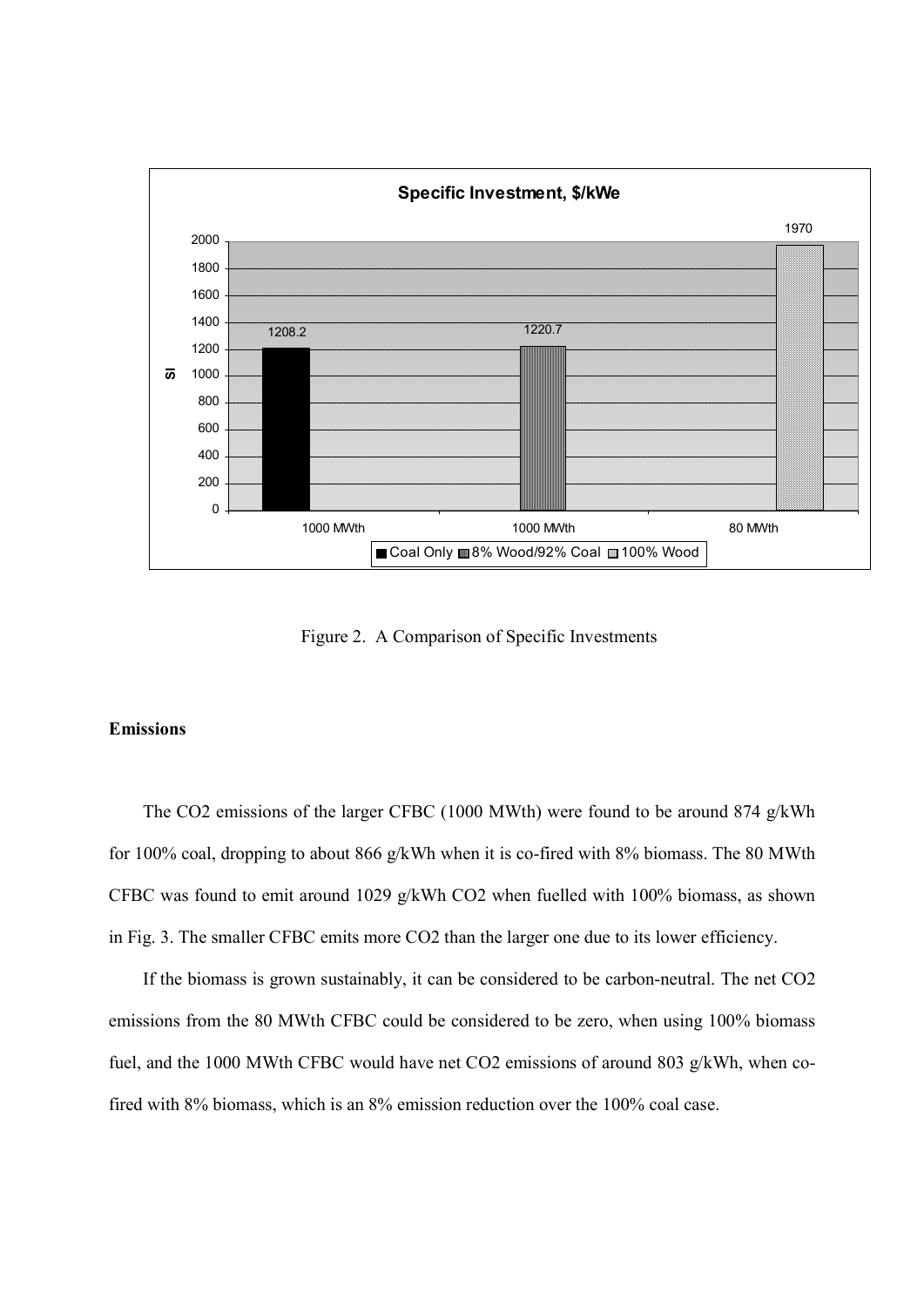

Figure 3. CO2 Emissions for both CFBC systems

# Electricity Generation Costs

The break-even electricity selling price (BESP) for the larger CFBC system was found to be 48.79 \$/MWh using 100% coal and 48.51 \$/MWh when co-fired with 8% biomass. The coal and biomass costs were taken to be \$52.25/ daf tonne and \$26.06/ daf tonne respectively.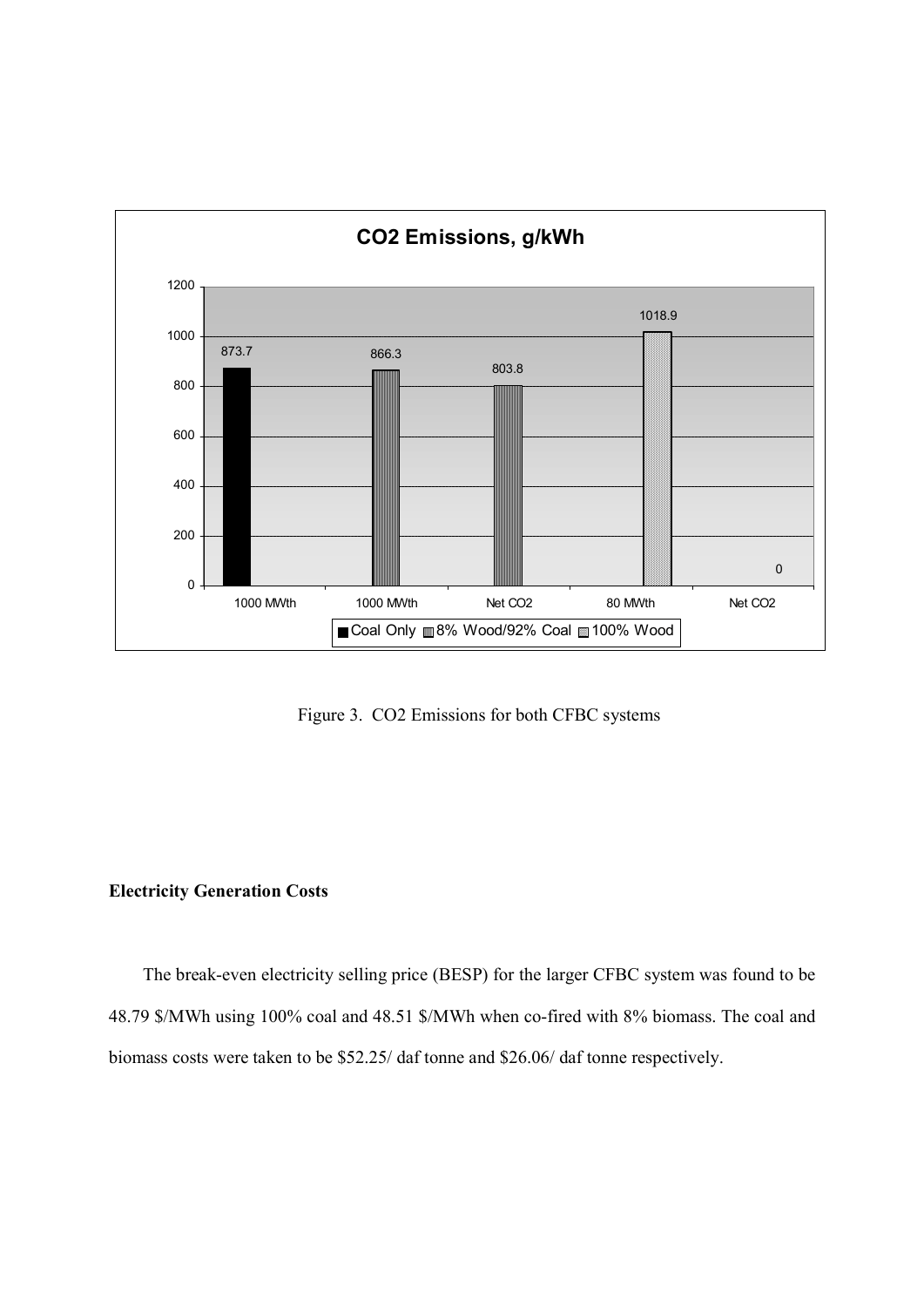

The sensitivity of the BESP to variations in the cost of coal or biomass is shown in Fig. 4.

The coal and biomass costs are varied by  $\pm$  100% of their nominal values.

Figure 4. Variation of BESP with Fuel Price

#### **CONCLUSIONS**

### Efficiency

The efficiency of the larger 1000 MWth CFBC was only negligibly affected by changing the fuel from 100% coal to co-firing with 8% biomass.

The smaller 80 MWth CFBC was much less efficient than the 1000 MWth CFBC (31.2% compared with 40.5%, LHV).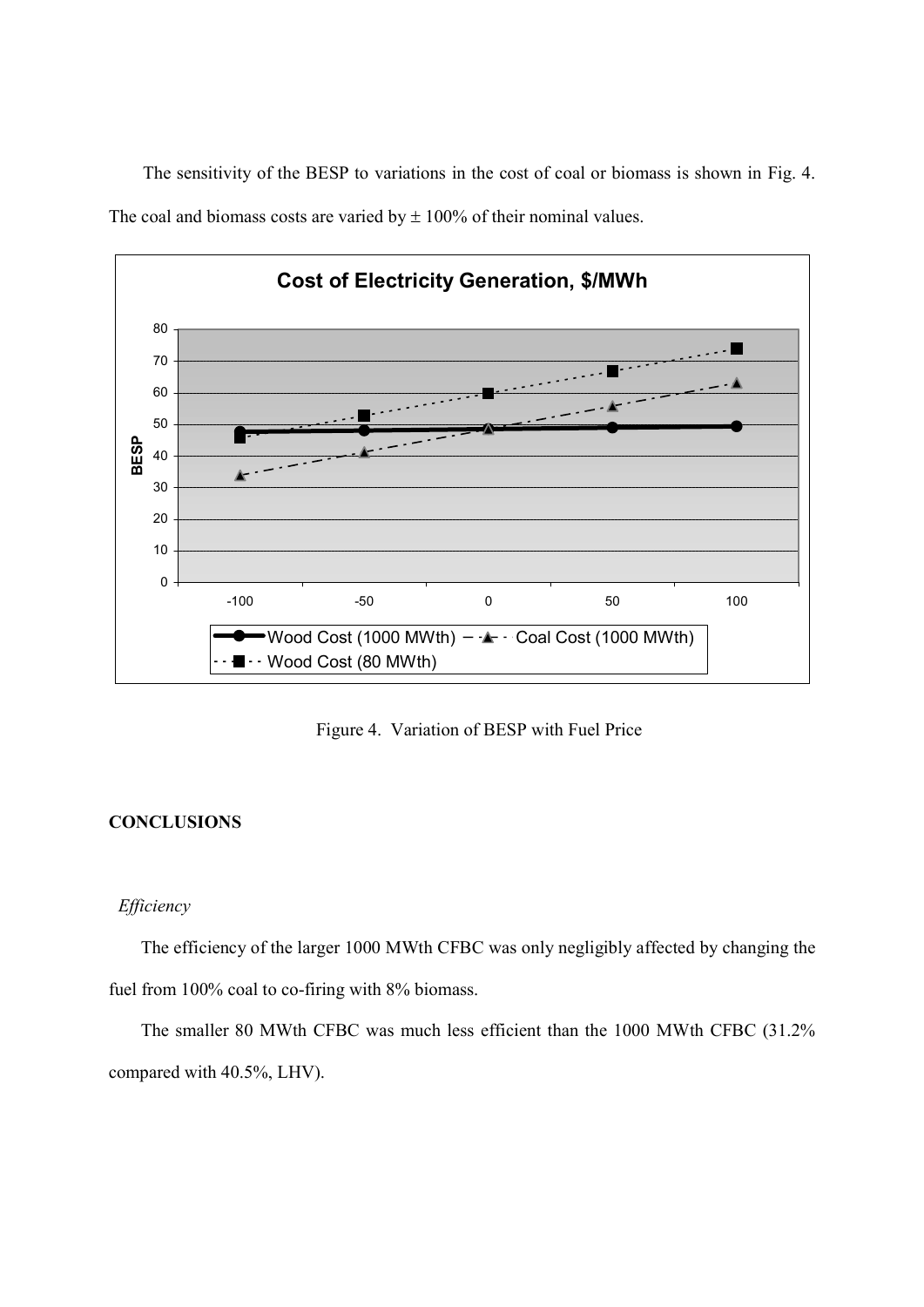Co-firing biomass in the larger CFBC is the more efficient method for using biomass to generate electricity.

### CO2 Emissions

The less efficient 80 MWth CFBC emits more CO2 than the larger 1000 MWth CFBC per unit of electricity generated, but no SOx, when fuelled by 100% biomass. However, the net CO2 emissions for the 80 MWth CFBC system may be considered to be zero, if the biomass is sustainably managed.

Co-firing with biomass lowers CO2 emissions and net CO2 emissions of the larger CFBC.

#### Specific Investment

The 80 MWth CFBC has an SI (about 1970 \$/kWe) more than 50% higher than that of the 1000 MWth CFBC system (around 1200 \$/kWe), since the larger system is more efficient.

#### **BESP**

The 1000 MWth CFBC system co-fired with 8% biomass has a lower BESP value than the 80 MWth CFBC using the same amount and type of.biomass. In addition, the BESP for the 1000 MWth system is only negligibly affected by variations in the cost of biomass, whereas the 80 MWth BESP is significantly affected , as shown in Figure 4.

Financial incentives for the use of biomass are currently available for co-firing, such as the requirements for increasing the percentage of electricity generated from renewable sources, carbon taxes, the increasing cost of gate fees at landfill sites and the ban on putrescible wastes going to landfill. These incentives have not been taken into account in this paper, as their longterm availability for co-firing applications is currently unconfirmed.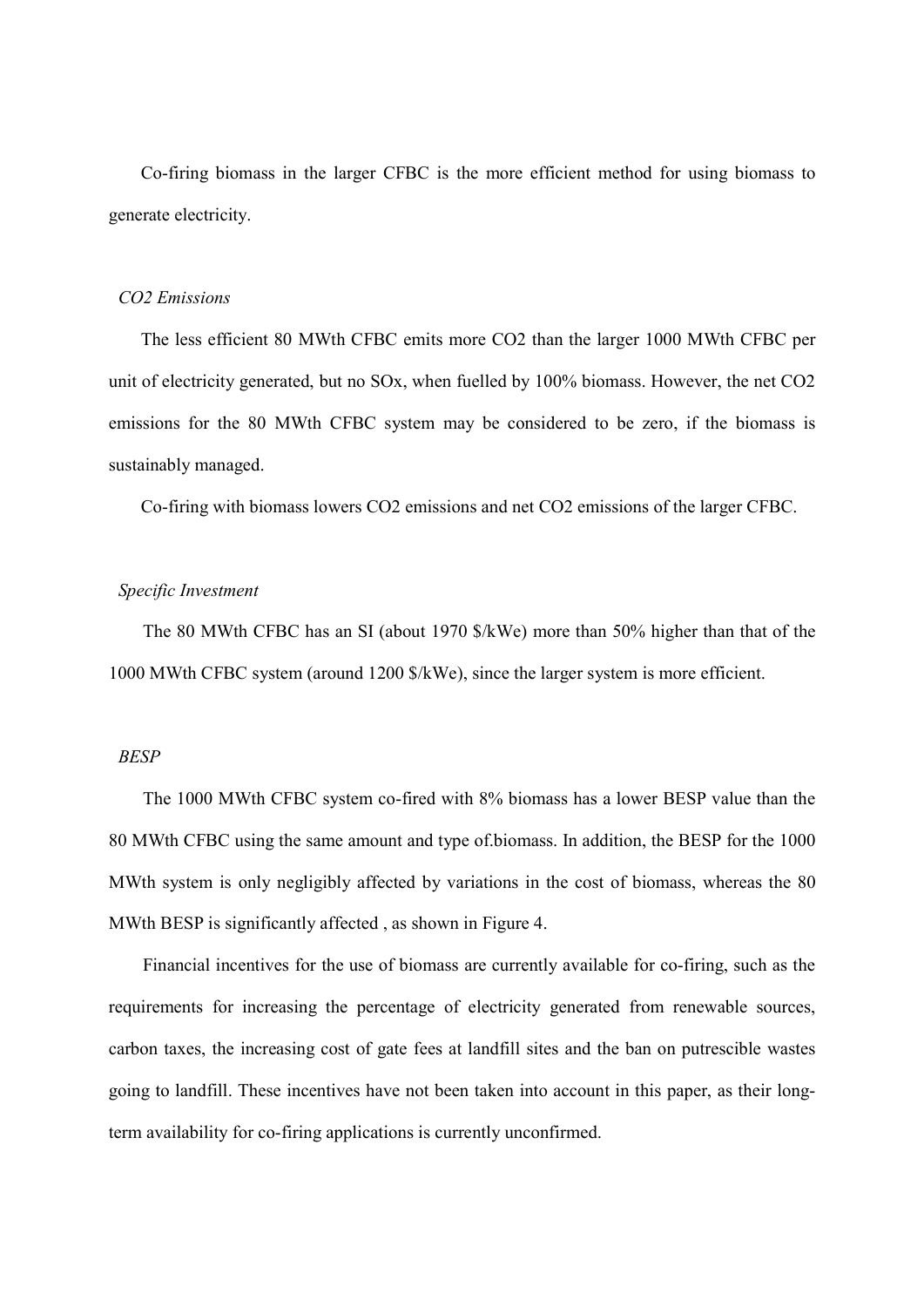In summary, the ECLIPSE simulations of the 1000 MWth CFBC co-fired with 8% biomass showed this system had a higher efficiency, lower CO2 emissions, lower SI and BESP than the 80 MWth CFBC fuelled solely by biomass. The larger system was also insensitive to variations in the cost of biomass, which would have a significant effect on the economic viability of the small biomass-fuelled CFBC.

Co-firing small ratios of biomass with coal offers a promising way of promoting the production, trade and infrastructure of a biomass wastes or energy crops industry and the wider acceptance of biomass as a long term fuel for electricity generation.

#### **REFERENCES**

1. Hein, KRG and Bemtgen, JM, "EU clean coal technology – co-combustion of coal and biomass", Fuel Processing Technology, 54, (1998), 159-169.

2. Benetto, E, Popovici, E-C, Rousseaux, P and Blondin, J, "Life Cycel Assessment of Fossil CO2 Emissions Reduction Scenarios in Coal-Biomass Based Electricity Production", Energy Convers. Mgmt., 45, (2004), 3053-3074.

3. Pedersen, LS, Nielsen, HP, Kiil, S, Hansen, LA, Dam-Johansen, K, Kildsig, F, Chrstiensen, J and Jespersen, P, "Full scale co-firing of straw and coal", Fuel, 75, (1996), 1584-1590.

4. Spliethoff, H, Scheuer, W, and Hein, KRG, "Effect of co-combustion of sewage sludge and biomass on emissions and heavy metal behaviour", Proc. Saf. Environ. Prot., 78, (2000), 33-39.

5. Biagnini, E, Lippi, F, Petarca, L and Tiognotti, L, "Devolatilization rate of biomasses and coal-biomass blends: an experimental investigation", Fuel, 81, (2002), 1041-1050.

6. McIlveen-Wright DR, Huang Y, Rezvani S and Wang Y, "A technical and environmental analysis of co-combustion of coal and biomass in fluidised bed technologies", Fuel, 86, (2007), pp 2032-2042.

7. McIlveen-Wright DR, McMullan, JT and Williams BC, "The Economics of Reducing Carbon Dioxide Emissions by the Use of Biomass Co-Combustion", Proceedings of the Seventh International Conference on Energy for a Clean Environment – 'Clean Air 2003', 7-10 July 2003, Calouste Gulbenkian Foundation, Lisbon, Paper 16.1.